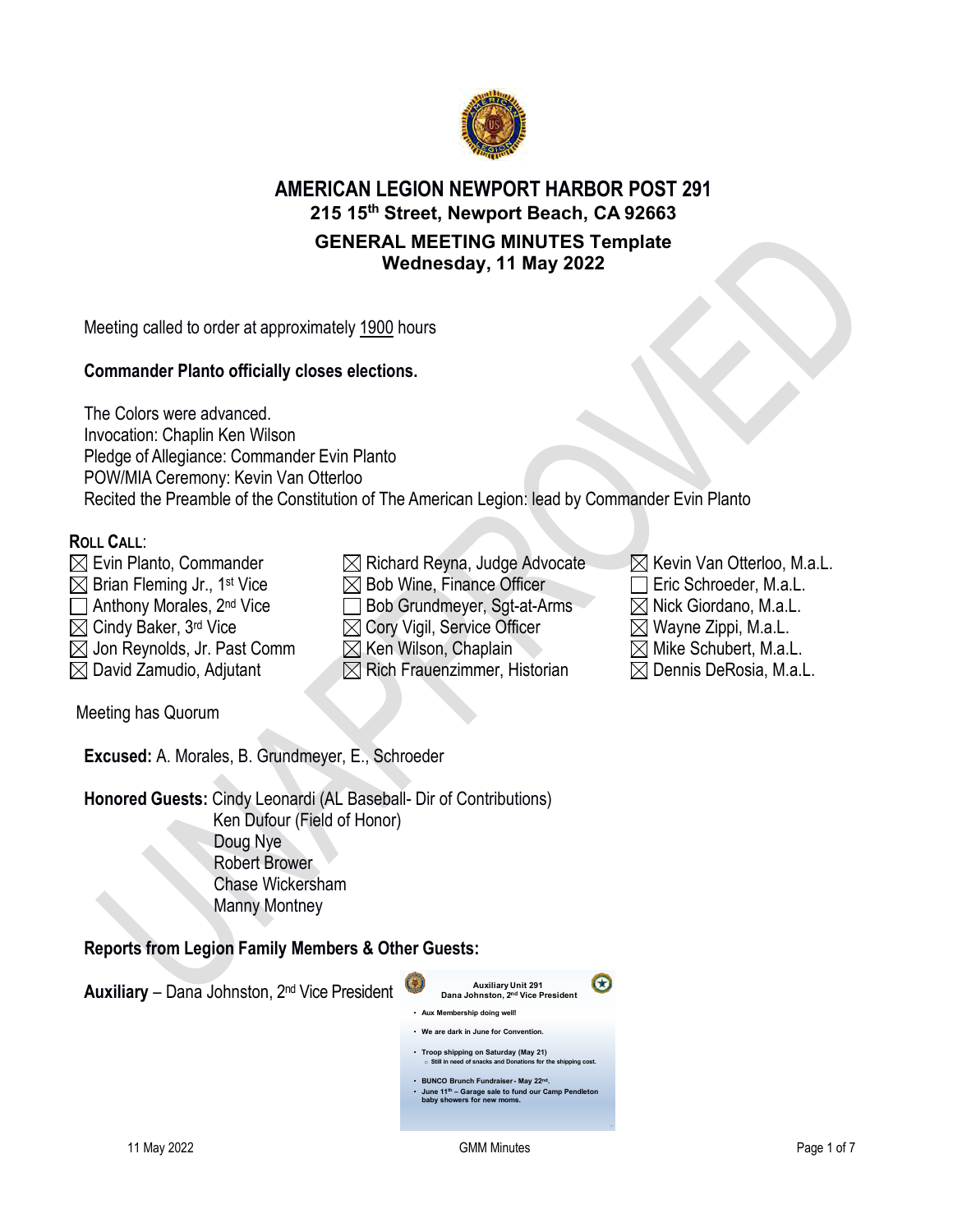# **Sons of the American Legion** – Tim Sullivan, Commander

- **•** Officer Elections, unopposed (Same Officers)
- Fins & Fairways spoke of upcoming event
- Flag Day- June 14th
- 9/11- Patriots Day

# **American Legion Yacht Club** – Tommy Wheeler, Commodore



**Honor Guard** – Brian Fleming Jr., Commander –



**Post 291 Honor Guard / Color Guard**

- **26 events completed in 2022**
- **9 additional pending for the month**
- **24 active members**
- **Averaging approx. 6+/ services per month**

**General Membership Meeting Minutes:** Commander Planto requested the following motion be presented.

- A motion was presented to waive the reading of the Minutes for 13 April 2022 General Meeting.
- **M/S/C: Carried Unanimously**
- A motion was presented to approve the Minutes for 13 April 2022 General Meeting.
- **M/S/C: Carried Unanimously**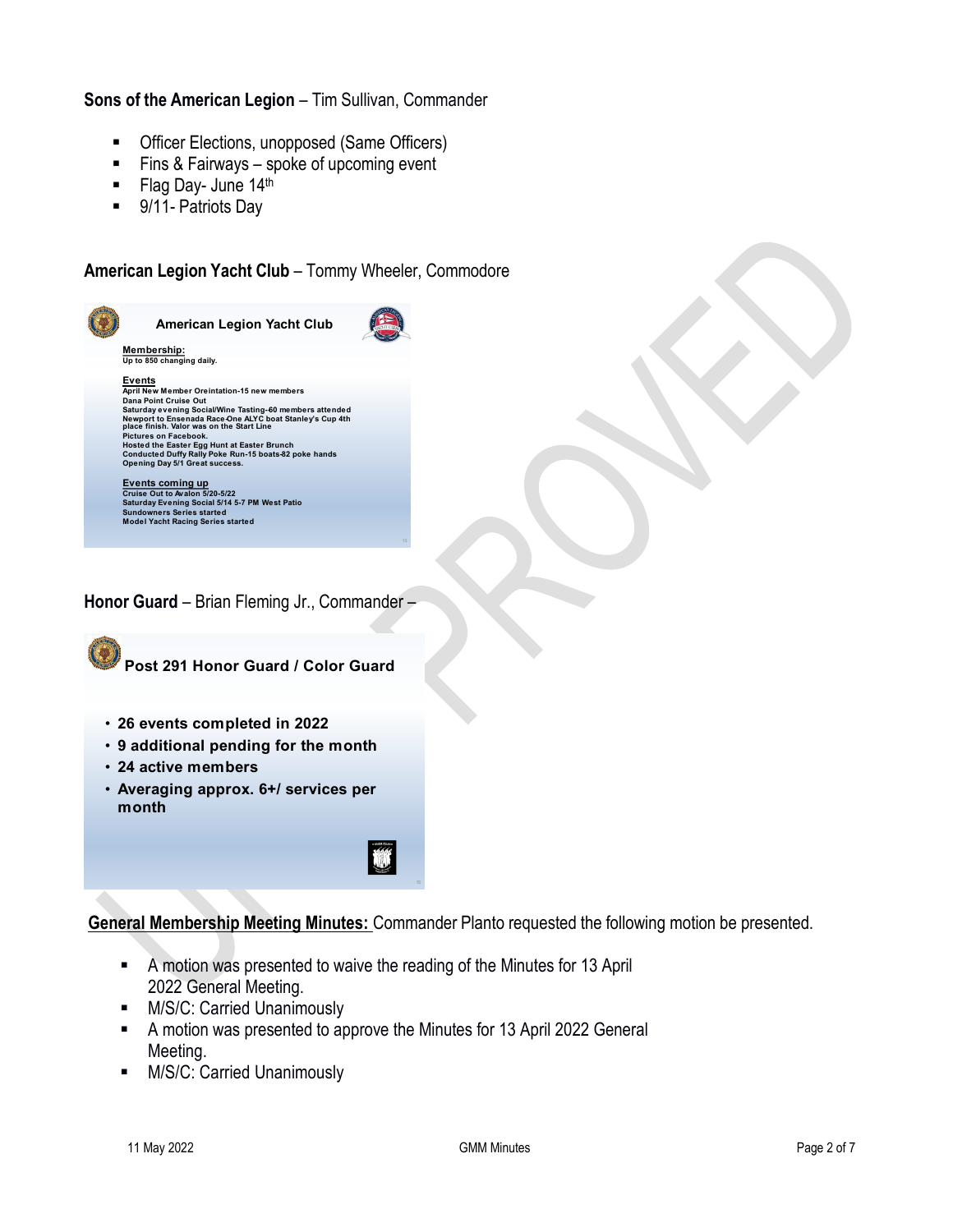# **Executive Committee Reading of Motions:** Commander Planto requested the following motion be presented.

- A motion was presented to waive the reading of the Minutes for 02 June 2022 Executive Committee Meeting.
- **M/S/C- Carried Unanimously**

# **Correspondence**

■ None to report

# **Officer Reports**:

# **Commander Evin Planto** –

- Commander discussing upcoming events
- **Spoke about need for more volunteers to assist in supporting veterans**
- **Spoke about city permits for new kitchen equipment**
- **Spoke about vision for the next 100 years.**

# **Adjutant David Zamudio** –

No Report

# **1st Vice Commander Brian Fleming Jr.** –

**EXECT** Discussed recruitment strategy for Post 1000 members within our region.



# **2nd Vice Commander Anthony Morales**

■ No Report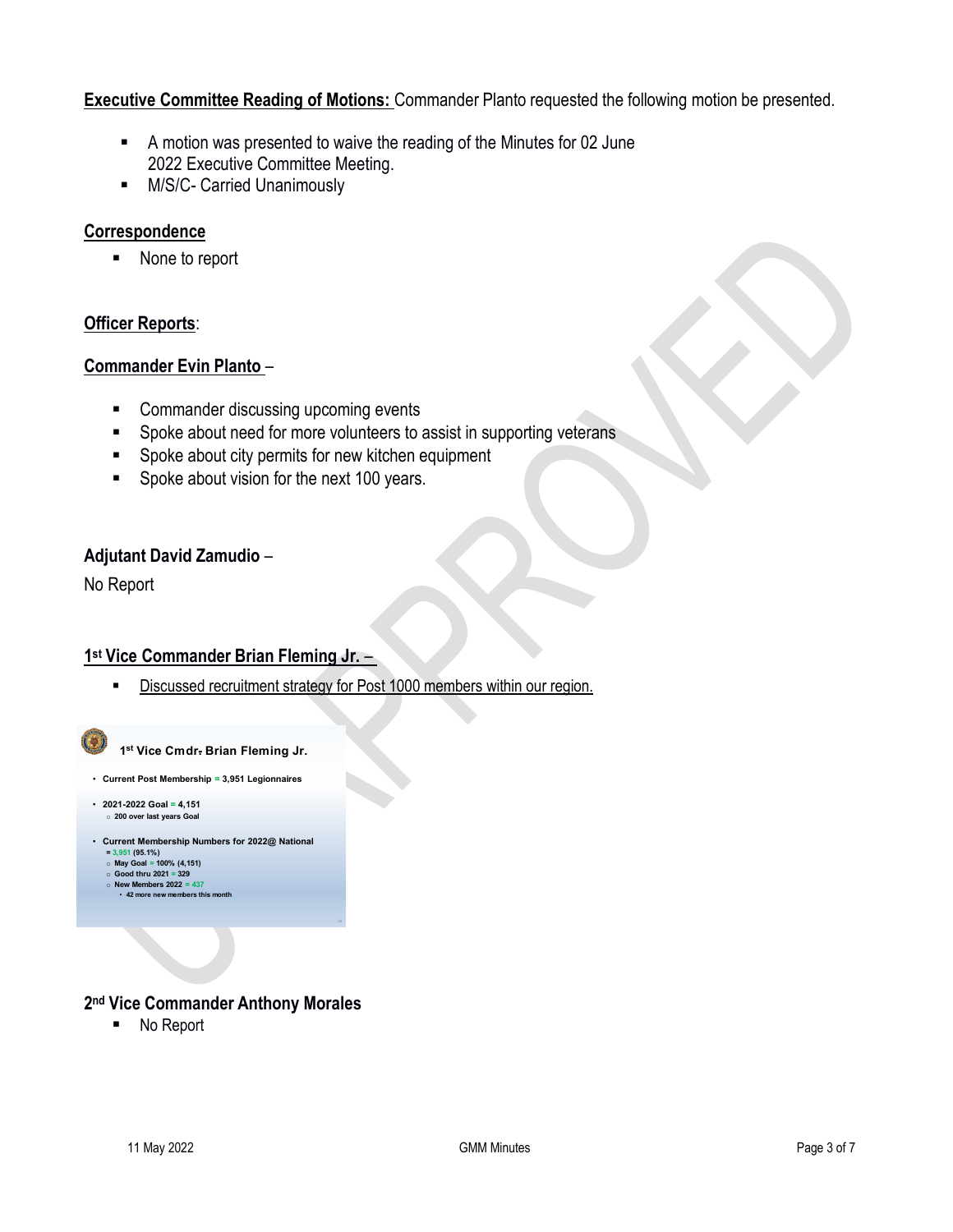# **3rd Vice Commander Cindy Baker**

**Discussion on what is Boy's** State, Girl's State, AL Baseball and Boy Scouts.





o No Report

# **Finance Officer Bob Wine** – Post Financial Operations.

**Revenue and Expenditures** 



#### **Finance Officer, Bob Wine**

|                                        | 4/30/2022 |              | 4/30/2019 |                | Difference |  |
|----------------------------------------|-----------|--------------|-----------|----------------|------------|--|
| Rusiness:                              |           |              |           |                |            |  |
| Revenue                                | s         | 912,420.00   | š         | 589,120.00     | 123,100.DO |  |
| Expenditures.                          |           | 961,380.00   |           | 719,250.00     | 242,130.00 |  |
| Net of Revenue and Expenditures        |           | (48,960.00)  |           | (130, 130.00)  | 81,170.00  |  |
| Membership:                            |           |              |           |                |            |  |
| Reyenue                                |           | 149, 145, 00 |           | 84.195.00      | 64,950.00  |  |
| Expenditures                           |           | 240,155.00   |           | 211.670.00     | 78.485.00  |  |
| Net of Revenue and Expenditures        |           | (91.010.00)  |           | (127, 475, 00) | 36,465.00  |  |
| Combined Totals                        |           | (139,970.00) |           | (257,605,00)   | 117,635.00 |  |
| Facility Fees                          |           | 88,665,00    |           | 76,245.00      | 12,420.00  |  |
| Combined Net of Revenue & Expenditures |           | (51,305,00)  |           | (181, 360.00)  | 130,055.00 |  |

|                             |                     | AL 295 BUSINESS PAL BY CLASS |                |             |                  |                         | S/M2022     |                  |               |                 |                  |                                             |
|-----------------------------|---------------------|------------------------------|----------------|-------------|------------------|-------------------------|-------------|------------------|---------------|-----------------|------------------|---------------------------------------------|
| TD 2022                     |                     | <b>ADMIN</b>                 | <b>MAR</b>     |             | RESTAUR: BANCART | TOT REST<br><b>BAAQ</b> | <b>HALL</b> | <b>DUSTODIAL</b> | <b>MARINA</b> | <b>TOTAL</b>    | PIC              | C61                                         |
| OT INC.                     |                     | 3,600                        | 235,865        | 407, 341    | 134,424          | 541,765                 | 34,185      |                  | 117,734       | 953, 149        | 491,386 461,783  |                                             |
| DOS <sup></sup>             |                     |                              | 134,007        | 402,706     | 92,809           | 495.515                 |             |                  |               | 629,518         | 412,726 216,792  |                                             |
| ä                           | <b>CDN</b>          | 3,600                        | 101,862<br>43% | 4,635<br>1% | 41,615<br>31W    | 46,250<br>5%            | 34,185      |                  | 137,734       | 323,630         |                  | 78,660 244,971                              |
| XPENSES                     |                     | 54,709                       | 57.721         | 77.129      | 1,758            | 78,887                  | 27.875      | 35,455           | 69.657        | 328,304         | 225,094, 103,210 |                                             |
| ET ORD INCOME               |                     | -51,529                      | 48,543         | $-72.494$   | 19, 857          | $-32.637$               | 6,310       | -29.455          | 66,077        | $-4.676$        | 146,435 141,762  |                                             |
| THER INC.<br>AC FEE         | PP LOAN FORGIVENESS | 3,745<br>88,865              |                | 353         |                  | 23.1                    |             |                  |               | 8,977<br>88,665 | 4.702            | $-324$<br>68,120 20.545<br>254,100 -254,100 |
| <b><i>ARCOME</i></b>        |                     | 41,500                       | 44, 141        | $-72.361$   | 39,857           | $-32,405$               | 6,310       | $-29.455$        | 68,077        | 87,968          | 180,487 - 62,519 |                                             |
| <b><i>ANK BALANCES:</i></b> |                     |                              | PYC.           |             |                  |                         |             |                  |               |                 |                  |                                             |
| <b>VELLS FAIRIGO</b>        |                     | 276,856.83                   | 205.517.68     |             |                  |                         |             |                  |               |                 |                  |                                             |
| NOW                         |                     | 222,253,42                   | 210,930.13     |             |                  |                         |             |                  |               |                 |                  |                                             |
| OMERICA                     |                     | 246,945.46                   | 246.736.00     |             |                  |                         |             |                  |               |                 |                  |                                             |
| <b>HASE</b>                 |                     | 99.025.39                    | 245,652.63     |             |                  |                         |             |                  |               |                 |                  |                                             |
| b.                          |                     | 100,014.05                   |                |             |                  |                         |             |                  |               |                 |                  |                                             |
| OFA                         |                     | 250,040.00                   | 250.017.00     |             |                  |                         |             |                  |               |                 |                  |                                             |
| <b>ARMERS</b>               |                     | 250,246.98                   | 255.326.97     |             |                  |                         |             |                  |               |                 |                  |                                             |
| ITY NAT'L                   |                     | 225,000.00                   | 230,000.00     |             |                  |                         |             |                  |               |                 |                  |                                             |
| <b>TOTALS</b>               |                     | 1,870,378.13 1,622,973.41    |                |             |                  |                         |             |                  |               |                 |                  |                                             |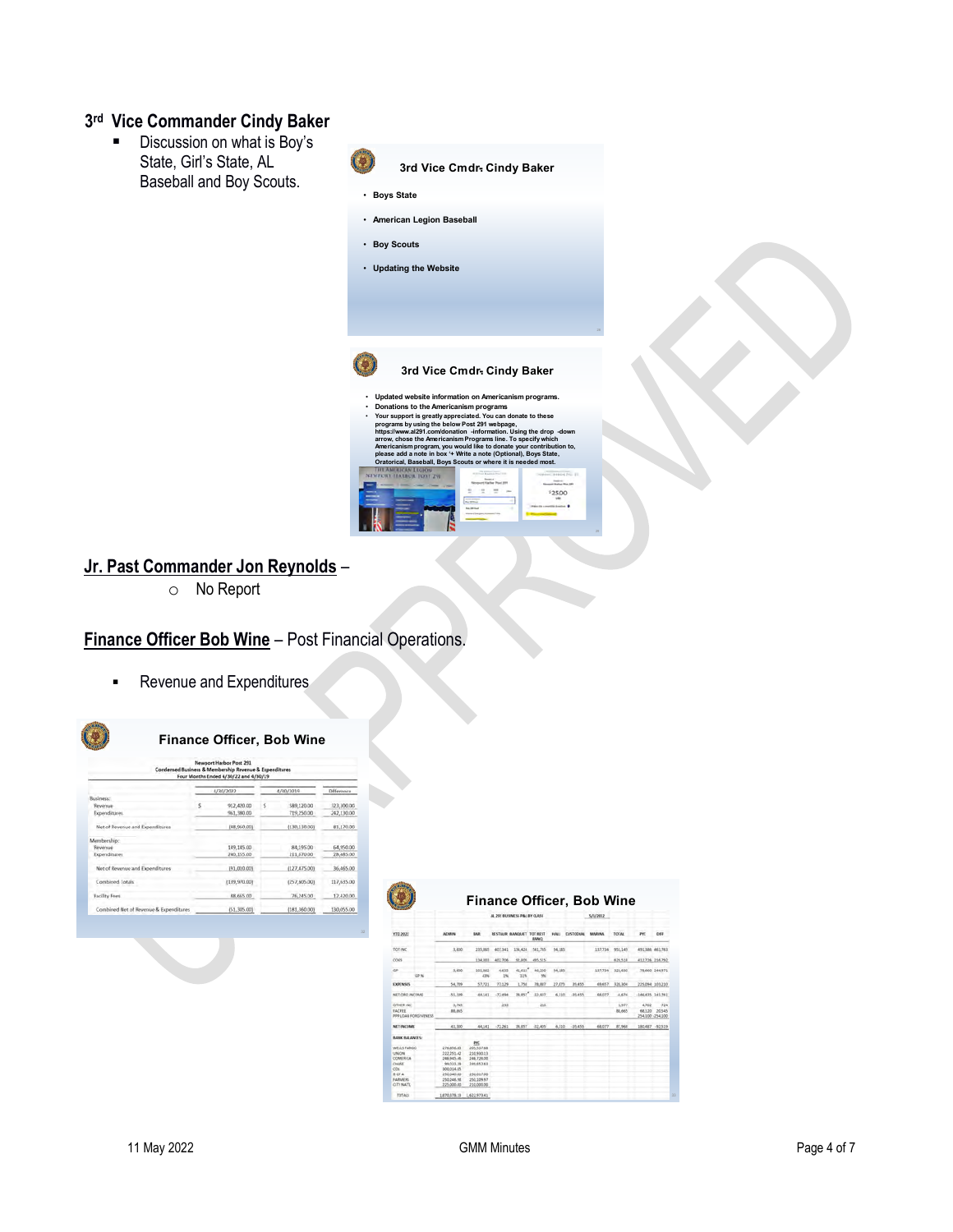# **Historian Rich Frauenzimmer**

• No Report

# **Sergeant at Arms Bob Grundmeyer**

■ No Report

# **Chaplain Ken Wilson**

- **Memorial Day Service- we lost 76 Post Legionnaires this year so far.**
- **Spoke about the positive impact to the families with the services the Honor Guard offers.**
- **Solicited volunteers to assist in Buddy Calls.**
- **Spoke about his message in Chaplain's Corner.**

# **Service Officer Cory Vigil**

**CARL CARDS** 

| <b>Monthly Update for Service Officer</b>    |              |             | for the May 5, 2022 E-Board |                                 |
|----------------------------------------------|--------------|-------------|-----------------------------|---------------------------------|
| <b>6510 Donations</b>                        | 2021 Actuals | 2022 Budget | 2022 Actual<br>thru Apr 30  | % of 2022 Budget thru<br>Apr 30 |
| 6519 Honor Guard                             | 2,842.34     | 2,500.00    |                             | 0%                              |
| 6521 Unrestricted Service Officer<br>Expense | 10,000.00    | 15,000.00   | 9,200.81                    | 61%                             |
| 6522 Restricted VEAF expense                 | 84,573.73    | 100,000.00  | 30,186.34                   | 30%                             |
| 6515 Oratorical                              |              |             |                             | 0%                              |
| 6510 Donations other                         | 21,804.50    | 20,000.00   | 24,361.59                   | 122%                            |
| Total 6510 expenses                          | 119,220.57   | 137,500.00  | 63,748.74                   | 46%                             |
| 4520 VEAF current balance                    |              |             | 89,524.98                   |                                 |
| <b>Apr Donations Out</b>                     |              |             | 7554.13                     |                                 |
| Apr VEAF Donations Out                       |              |             | 6632.78                     |                                 |



38

AL291 E-Committee **Minutes** 

# Veterans Served in April:<br>A. Items approved or rejected:

**Service Officer - Cory Vigil**

- 1.  $NAVY$  veterar requested assistance with motel voucher for \$630.00. Referred by<br>American Legion HB 133.<br>2.  $USMC$  veterar requested assistance with auto repair for \$1000.00. Referred by the<br> $U$  Cienter Center
- 2. EMOC veterant requested assistance with auto repair for \$1000.00. Referred by the Tower Correct control of the control of the CORC weterant requested motel assistance for \$522/87. Referred by Volunteers of AIR CBMC con
- -

\$6432.78

 $00.0029$  too ach Police Department \$500.00<br>Lions \$279.00<br>reedom Curriculum \$200.00 for HUMV Pro<br>Cadets \$2500.00<br>Caritime Museum \$2500.00 ,<br>\$2500.00<br>n \$2500.00

**SS00** in Shell Gas Cards.

# **Judge Advocate, Richard Reyna**

■ No Report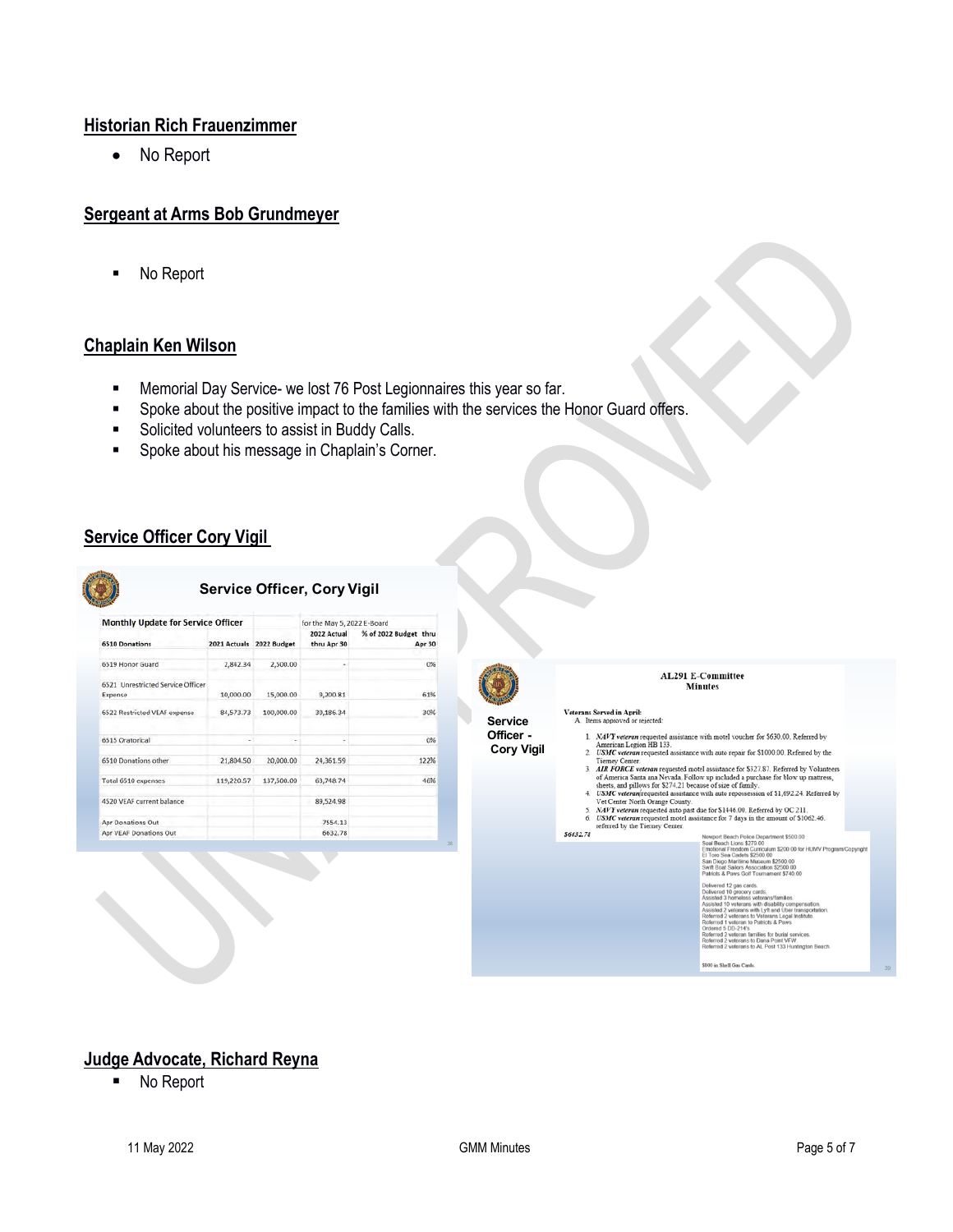# **COMMANDER PLANTO CALLS RECESS UNTIL 2100 HOURS FOR BALLOT COUNTING**

# **MEETING CALLED TO ORDER- 2130 HOURS.**

# **Unfinished Business**

# **2022-2023 AL Post 291- ELECTION RESULTS**

**Commander-** Evin Planto Vote Count: 161 (Winner)

## **1st Vice Commander**-

Vote count: 1) Brian Fleming Jr.: 114 *(Winner)* 2) Richard Reyna: 72

**2nd Vice Commander**: Ray Richard Vote Count:166 *(Winner)*

**3rd Vice Commander**- Cindy Baker Vote Count: 166 *(Winner)*

**Finance Officer**- Hal McNaughton Vote Count: 166 *(Winner)*

#### **Sgt. At Arms:**

Vote Count: 1) Mike Mailman- 91 2) Tim Bercovitz- 94 *(Winner)*

#### **Chaplain-** Ken Wilson

Vote Count: 170 *(Winner)*

# **Historian**- Gary Mathison

Vote Count: 161 *(Winner)*

# **Member -at – Large (two openings)**

Vote Count: 1) Mike Shubert- 79 *(Winner)*

- 2) Wayne Zippi- 68
- 3) Fran Capitano- 28
- 4) Bob Brower- 37
- 5) Hector Storman- 44
- 6) David Zamudio- 70 *(Winner)*